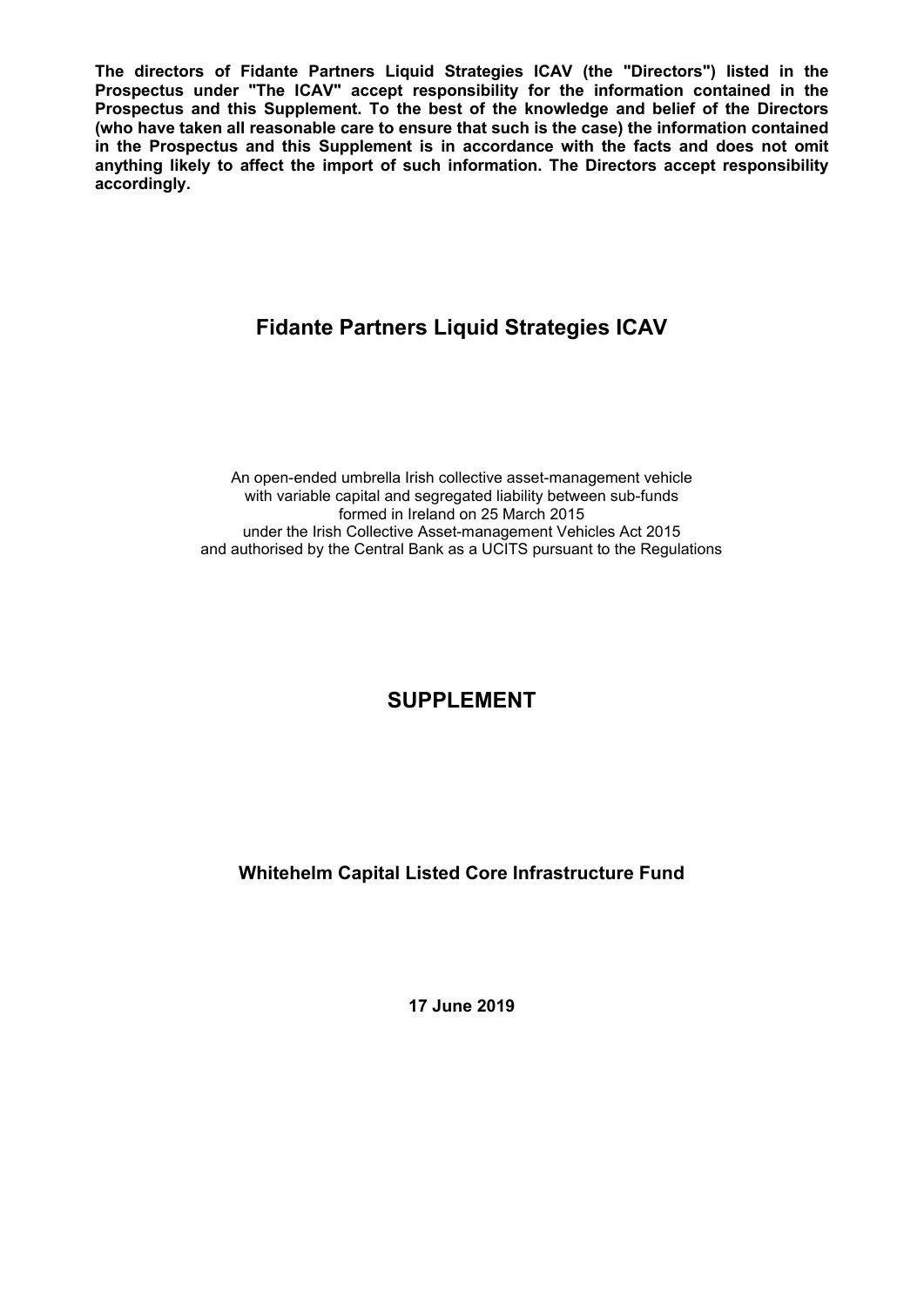# **Table of Contents**

| 1              |  |
|----------------|--|
| $\overline{2}$ |  |
| 3              |  |
| 4              |  |
| 5              |  |
| 6              |  |
| $\overline{7}$ |  |
| 8              |  |
| 9              |  |
| 10             |  |
| 11             |  |
| 12             |  |
| 13             |  |
| 14             |  |
| 15             |  |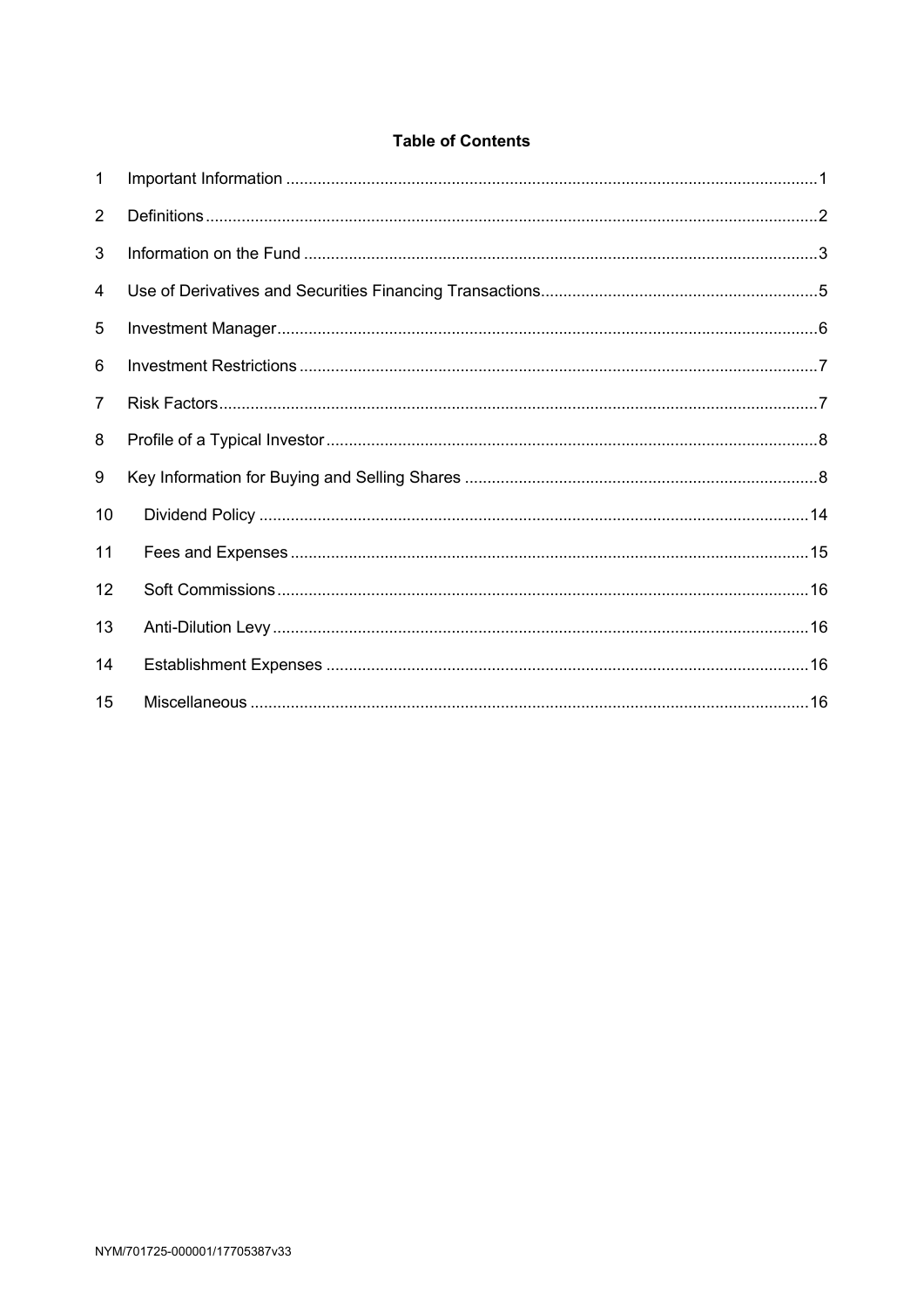## **1 Important Information**

This Supplement contains information relating specifically to the Whitehelm Capital Listed Core Infrastructure Fund (the "**Fund**"), a sub-fund of Fidante Partners Liquid Strategies ICAV (the "**ICAV**"), an open-ended umbrella fund with segregated liability between sub-funds authorised by the Central Bank as a UCITS pursuant to the Central Bank's UCITS Regulations. There is currently one other sub-fund of the ICAV in existence.

**This Supplement forms part of and should be read in the context of and in conjunction with the Prospectus for the ICAV dated 13 July 2017 (the "Prospectus").** 

**The Fund is suitable for investors who are prepared to accept a high level of volatility.**

**As the price of Shares in each Fund may fall as well as rise, the ICAV shall not be a suitable investment for an investor who cannot sustain a loss on their investment.** 

**Investors should note that the Fund may invest in financial derivative instruments ("FDI") for hedging of foreign exchange risk associated with the investments of the Fund. This may expose the Fund to particular risks involving derivatives. Please refer to "Derivatives Risk" in Appendix III to the Prospectus (entitled "Risk Factors").**

**Shares in the Fund are not deposits of the ICAV or the Investment Manager or Investment Manager and investment in the Fund is not guaranteed and the value of the investment is capable of fluctuation. Investment in the Fund involves certain investment risks, including the possible loss of principal.**

**Shareholders should note that dividends may be paid out of the capital of the Fund. Therefore, there is greater risk that capital may be eroded and distribution will be achieved by forgoing the potential for future capital growth of your investment. This cycle may continue until all capital is depleted. Distributions out of capital made during the life of the Fund must be understood as a type of capital reimbursement. Distributions out of capital may have different tax consequences to distributions of income and it is recommended that you seek appropriate advice in this regard.**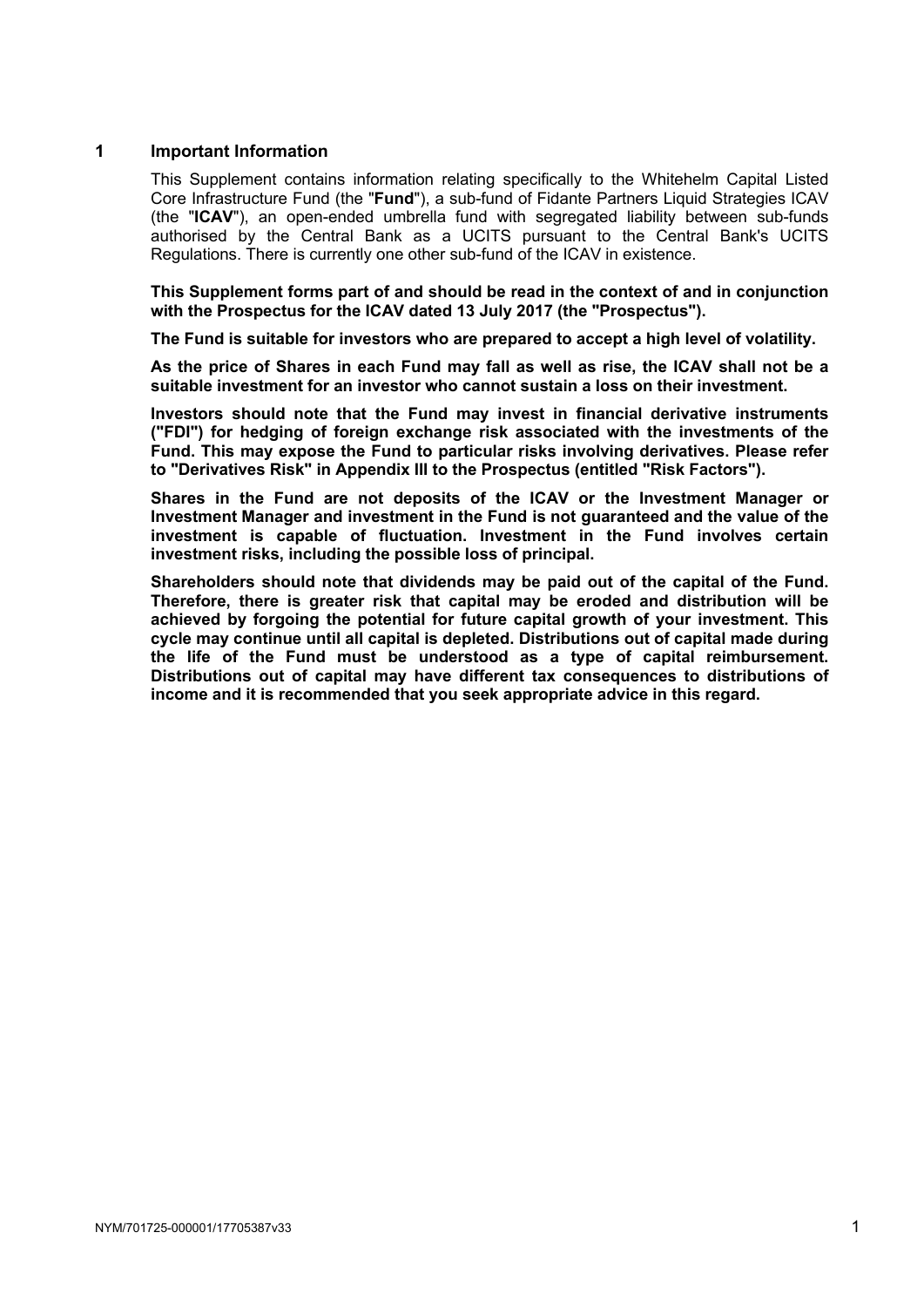# **2 Definitions**

"**Base Currency**" means US dollars;

- "**Business Day**" means any day (other than a Saturday or Sunday) on which commercial banks are open for business in Dublin and Sydney and/or such other day or days as may be determined by the Directors from time to time and as notified to Shareholders in advance;
- **"Central Bank's UCITS Regulations"** means the Central Bank (Supervision and Enforcement) Act 2013 (Section 48(1)) (Undertakings for Collective Investment in Transferable Securities) Regulations 2015;
- **"Class A Shares"** means the share classes with the prefix "Class A" as set out in this Supplement;
- **"Class R Shares"** means the Class R EUR Accumulation (Unhedged) Class;
- "**Dealing Day**" means each Business Day and/or such other day or days as the Directors may in their absolute discretion determine and notify in advance to Shareholders provided that there shall be at least one Dealing Day in each fortnight;
- "**Dealing Deadline**" means 2.00pm (Irish time) on the Business Day before the relevant Dealing Day or such other time as may be determined by Directors and notified in advance to Shareholders provided always that the Dealing Deadline is no later than the Valuation Point;
- "**Hedged Classes**" means the share classes denominated "Hedged" as set out in this Supplement;
- "**Investment Manager**" means Whitehelm Capital Pty Limited;
- "**Settlement Date**" in respect of subscriptions and redemptions respectively shall have the meaning outlined in the section entitled "Key Information for Buying and Selling Shares" below;
- "**Unhedged Classes**" means the share classes denominated "Unhedged" as set out in this Supplement;
- **"Valuation Currency"** means the currency in which each Class of Shares is priced; and
- "**Valuation Point**" means the time at which the Net Asset Value per Share of the Fund is determined on each Dealing Day being 11:00pm (Irish time).

In relation to the valuation of Assets as set out in section 7.1 (a) of the Prospectus, assets listed or traded on a recognised exchange (other than those referred to in section 7.1 (e) of the Prospectus) for which market quotations are readily available shall be valued at the closing mid-market price.

**All other defined terms used in this Supplement shall have the same meaning as in the Prospectus. Words and expressions not specifically defined in this Supplement bear**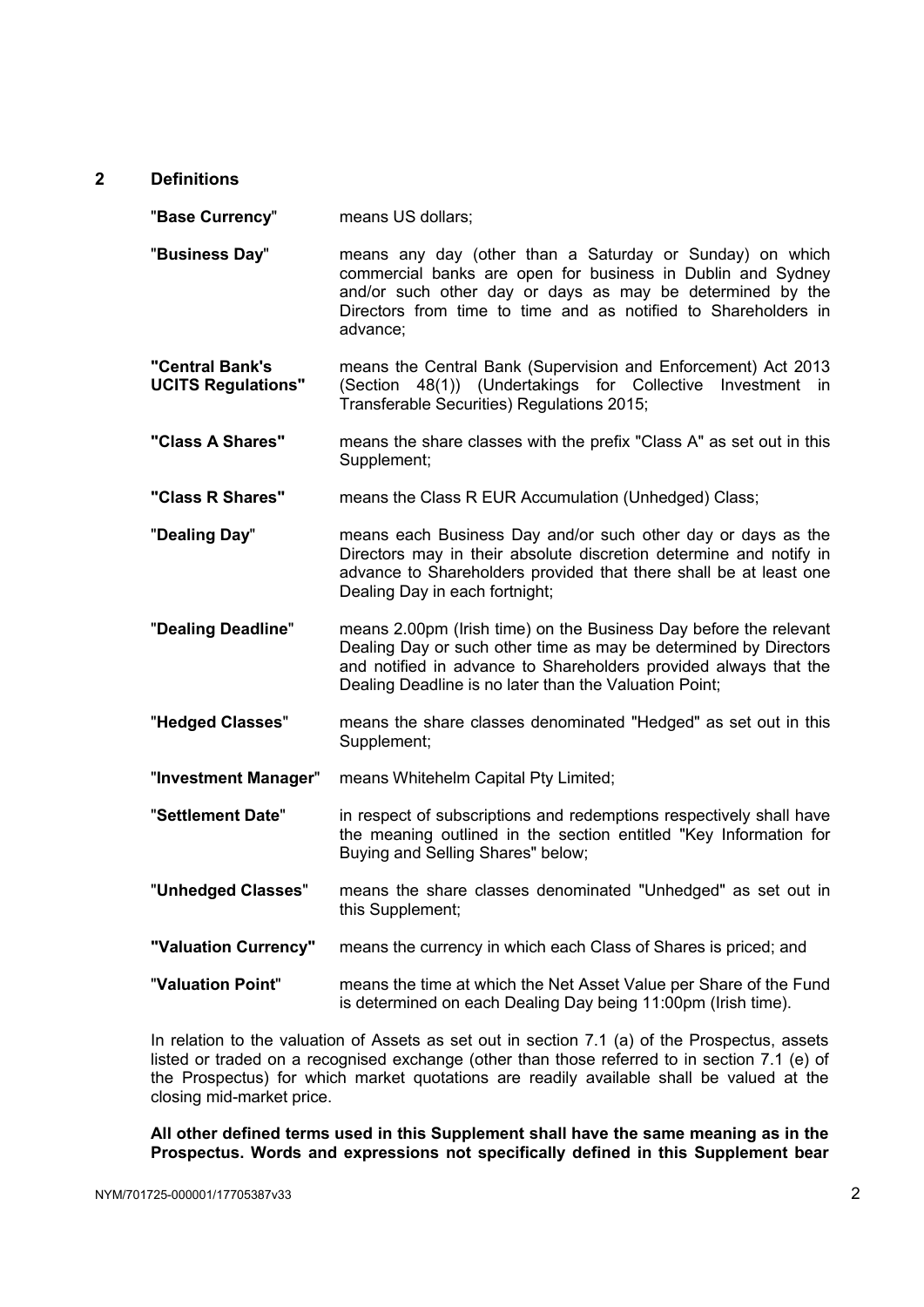**the same meaning as that attributed to them in the Prospectus. To the extent that there is any inconsistency between this Supplement and the Prospectus, this Supplement shall prevail.** 

# **3 Information on the Fund**

#### 3.1 **Investment Objective and Investment Policies**

#### **Investment Objective**

The investment objective of the Fund is to provide investors with total return through the capital growth and income derived from exposure to infrastructure and utility companies.

There can be no assurance that the Fund will achieve its investment objective.

## **Investment Policies**

The Fund seeks to achieve its objective by investing in a diversified portfolio of equity and equity related securities (as detailed below) issued by infrastructure and utility companies that are listed or traded on global developed markets which are Permitted Markets, as outlined in Appendix II of the Prospectus. Developed markets shall be defined as those identified as 'developed' by MSCI, (www.msci.com/market-cap-weighted-indexes) together with Luxembourg and South Korea. The Fund will not invest in equity or equity related securities listed or traded in emerging markets. The Fund will target liquid securities, so that securities in the Fund can be bought or sold in the market over a short period of time without affecting the security price. The Fund will be long-only and intends to hold between 30 and 60 infrastructure and utility stocks.

The Investment Manager intends that the Fund will not seek to replicate an index. The performance of the Fund will be measured primarily against the OECD Consumer Price Index plus 5% per annum over rolling five-year periods. In order to provide investors with a listed equity market based comparison, performance may also be measured against a secondary index, the FTSE Developed Core Infrastructure Total Return Index over rolling five-year periods. Any change in the use of the primary or secondary index (the "**Indices**") will be disclosed to Shareholders via the Accounts. The OECD Consumer Price Index measures the aggregate rate of inflation across the 27 countries that make up the Organisation for Economic Co-operation and Development, and is calculated as the change in the cost of a standard basket of goods and services in these economies.

The FTSE Developed Core Infrastructure Total Return Index is made up of constituents that meet FTSE's definition of "infrastructure" and is intended to reflect the performance of infrastructure and infrastructure-related listed securities worldwide. FTSE defines core infrastructure as companies which own, operate, manage or maintain physical structures or networks used to process or move goods, services, information, people, energy and / or life essentials, as well as the critical materials and support for construction and maintenance of networks and structures. Only publicly listed companies are included on the FTSE Developed Core Infrastructure Total Return Index.

## **Investors should note that the Fund does not intend to track or replicate the Indices which are included for performance comparison purposes only.**

The Fund will focus on core infrastructure assets (as defined by the Investment Manager considering the criteria below), and will seek to provide investors with exposure to high quality infrastructure assets with stable cash flow generation, in order to provide investors with a less volatile return profile than broad equity markets.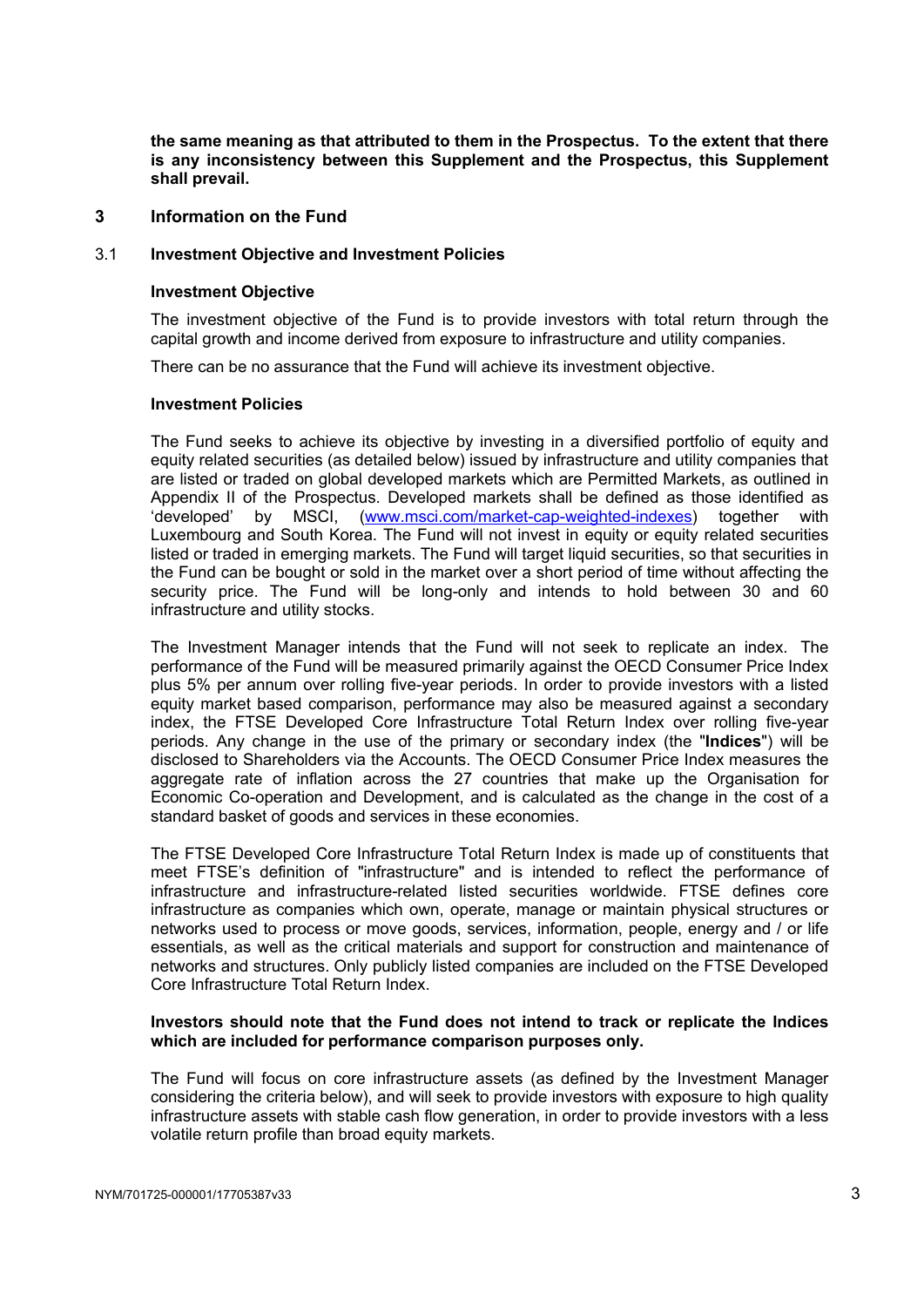The Fund's investment universe is comprised of listed infrastructure and utility stocks which meet the Investment Manager's definition of 'core infrastructure'. This definition is more restrictive than the definition applied by the Indices. In determining whether a stock can be considered 'core infrastructure' and is suitable for inclusion in the Fund's investible universe, the Investment Manager will take into account the following four primary criteria which apply to the operations and assets of the stock being assessed:

- 1. Stable operational cash flows;
- 2. High capital cost, high operating margins (as measured by the value of the asset base relative to operating earnings, and by the earnings before interest and tax (EBIT) margin. Operating margins will typically be greater than 20% unless there is regulated or effectively regulated cost pass through to an end market);
- 3. Inflation hedge (as assessed by the ability of the company to pass through increased costs directly to increased revenue. This can be an explicit regulatory allowance or a function of the company's market position); and
- 4. Assets with monopoly characteristics, (as evidenced by natural monopoly assets such as geographically isolated transmission pipelines), or long term contracts in place (such as long term concession for the provision of bus and transport services granted by governments).

As a result of applying this definition, the investment universe will generally comprise of stocks operating in the following industries: utilities (excluding independent power producers and energy traders), toll roads, airports, oil and gas pipelines and storage, railroads, satellite infrastructure and telecommunications towers.

From this investment universe, the Investment Manager will select 30 to 60 stocks based on an assessment of their quality (taking into consideration factors such as rates of return, margin stability and debt levels), their value (measured by factors such as enterprise value relative to operating earnings, share price relative to net earnings per share, and dividend yield), and of environmental, social and governance (ESG) risks and opportunities. The selected stocks will be held at approximately equal weight within the Fund.

No more than 70% of the Net Asset Value of the Fund will be invested in any one GICS Sector. (The Global Industry Classification Standard (GICS), is a joint Standard and Poor's/Morgan Stanley Capital International methodology aimed at standardising industry definitions, which classifies companies into 10 Sectors aggregated from 24 Industry Groups, 67 Industries, and 147 Sub-Industries). In the context of the Fund, the sector most likely to be impacted by this constraint is the Utility sector. No more than 50% of the Net Asset Value of the Fund shall be invested in any one country. In addition, no more than 5% of the Net Asset Value of the Fund will be invested in any one security.

Equity and equity related securities which the Fund may invest in include but are not limited to common stock, convertible securities (such as convertible bonds or preferred stocks that pay regular interest and can be converted into shares of common stock and preferred stock), depository receipts and stapled securities (i.e. two or more securities that are contractually bound to form a single saleable unit and which cannot be purchased separately. The two parts are most often a share in one company and a unit in a trust related to that company. For example, a property trust may have its units stapled to the shares of the company that manages the trust's properties. The trust is the legal owner of the property assets, and the related company manages the fund and development opportunities). The Fund may invest in other open-ended collective investment schemes which are consistent with the investment objective of the Fund. Investment in aggregate in collective investments schemes and investment in any one collective investment scheme will not exceed 10% of the Net Asset Value of the Fund.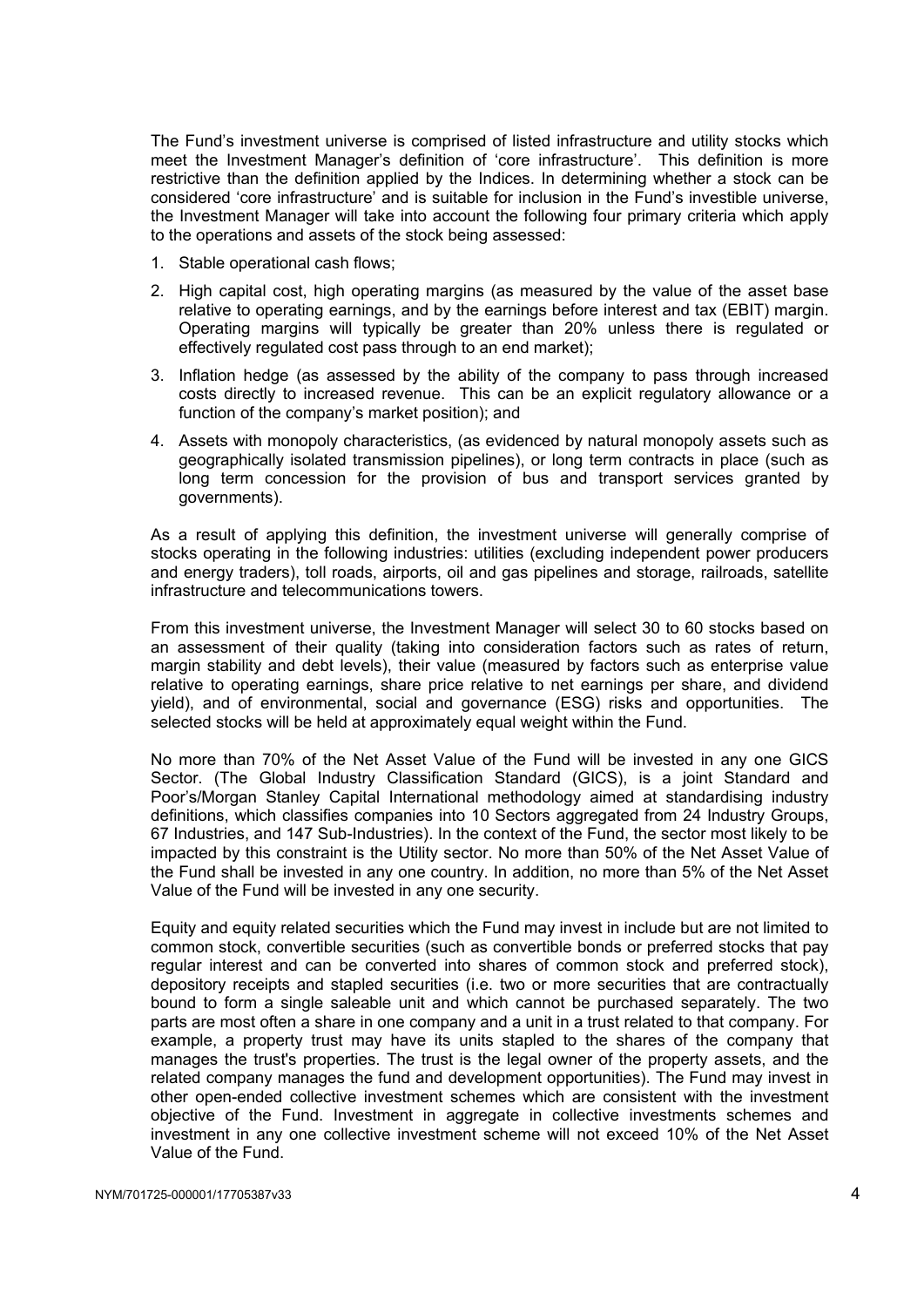In accordance with the Regulations, no more than 10% of the Fund's Net Asset Value will be invested in transferable securities (being the transferable securities described above) which are not listed or traded on a Permitted Market.

Pending investment of subscription proceeds or where market or other factors so warrant (such as a lack of available investment opportunities or significant market turbulence), the Fund may, subject to the investment restrictions set out in the Prospectus, hold cash and/or ancillary liquid assets such as money market instruments (including, without limitation, certificates of deposit, commercial paper and bankers' acceptances) and cash deposits.

For the Hedged Classes, investments in securities denominated in currencies other than the relevant Valuation Currency will be hedged back to the relevant Valuation Currency to minimise the exposure of the Hedged Classes to changes in the value of the relevant Valuation Currency relative to the currencies in which the Fund's investments are denominated. For other classes, such other Classes' exposure to changes in the value of the relevant Valuation Currency against other currencies will not be hedged.

# **4 Use of Derivatives and Securities Financing Transactions**

## 4.1 **Derivatives**

The Fund's investments may be denominated in a number of different currencies and are exposed to the currencies in which they are denominated. Exchange rates may fluctuate significantly over short periods of time causing the Fund's Net Asset Value to fluctuate based on these exchange rate movements. The Investment Manager will use FX forward contracts and FX options to hedge the currency risk on Hedged Classes of the Fund but will not do so for the other classes of the Fund.

The expected effect of utilising financial derivative instruments for hedging purposes is a reduction in the volatility of the Hedged Class' Net Asset Value.

The Fund may issue Classes of Shares which are hedged or unhedged. In the case of Hedged Classes, hedging will be limited to the extent of the relevant Classes' currency exposure to non-Valuation Currency denominated investments. Save as specified in this paragraph, a Class of Shares may not be leveraged as a result of the use of such techniques and instruments. Such hedging shall be limited to the extent of the relevant Class of Share's currency exposure. In no case will the hedging of the currency exposure be permitted to exceed 105% of the Net Asset Value of the particular Class of Shares.

Hedging will be monitored on at least a monthly basis to ensure that over-hedged positions do not exceed this limit and the level of hedging will be reduced to ensure that positions materially in excess of 100% of the Net Asset Value attributable to the relevant Class will not be carried forward from month to month. While not the intention, over-hedged or underhedged positions may arise due to factors outside the control of the Fund.

Investors in the Hedged Classes should be aware that, while foreign exchange hedging will protect Shareholders against a rise in the relevant Valuation Currency against the currency of the Fund's investments, this strategy may substantially limit Shareholders of the Hedged Classes from benefiting if the currency of the Fund's investments rises against the relevant Valuation Currency of the Class of Shares. In such circumstances, Shareholders of the Hedged Classes may be exposed to fluctuations in the Net Asset Value per Shares reflecting the gains/loss on and the costs of the relevant financial instruments. In the case of Unhedged Classes, the investor will bear all risks attributable to currency fluctuations between the underlying portfolio and the relevant Valuation Currency of the Class of Shares.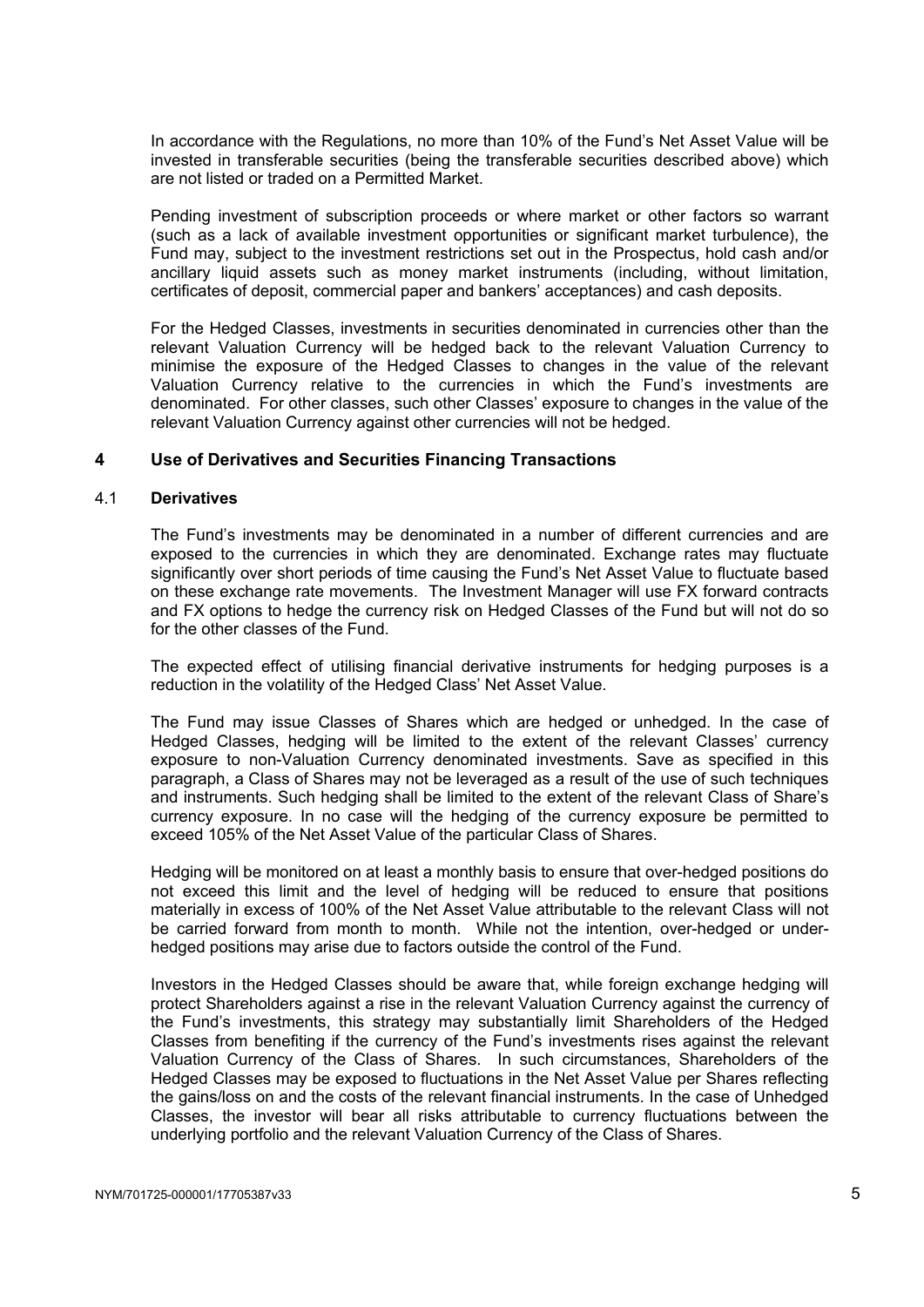Forward currency contracts involve the possibility that the market for them may be limited with respect to certain currencies and, upon a contract's maturity, the possible inability to negotiate with the dealer to enter into an offsetting transaction. There is no assurance that an active forward currency contract market will always exist. These factors may restrict the ability to hedge against the risk of devaluation of currencies, and are unrelated to the investment rationale for holding any particular security.

The Fund will not be leveraged over 100% of its Net Asset Value through the use of derivatives. The Fund will use the commitment approach in calculating global exposure. A risk management process which enables the ICAV to accurately measure, monitor and manage the various risks associated with financial derivative instruments has been submitted to the Central Bank in accordance with the Central Bank's UCITS Regulations.

The Fund shall not engage in any securities lending or use repurchase agreements/reverse repurchase agreements (i.e. Securities Financing Transactions) or Total Return Swaps and this section will be updated in accordance with the Central Bank Rules and the disclosure requirements of Regulation 201/2365 in advance of any change in this regard.

## **5 Investment Manager**

#### 5.1 **Investment Manager**

The Investment Manager is Whitehelm Capital Pty Ltd of Level 1, 39 Brisbane Avenue, Barton, ACT 2600, Australia. The Investment Manager is a proprietary limited liability company duly formed and validly existing under the laws of Australia. The Investment Manager is authorised and regulated by the Australian Securities and Investments Commission to carry out the regulated activity of managing investments.

Whitehelm Capital Pty Ltd is a specialist in infrastructure investment and manages approximately EUR€3.3 billion in funds as at 31 March 2019, and is a signatory to the United Nations supported Principles of Responsible Investment (PRI).

#### 5.2 **Investment Management Agreement**

The Investment Manager was appointed pursuant to an Investment Management Agreement between the ICAV and the Investment Manager dated 25 May 2016 (the "**Investment Management Agreement**") to act as Investment Manager to provide such investment management and advisory services to the ICAV that may from time to time be agreed.

The Investment Management Agreement appoints the Investment Manager to, among other things, manage and invest the assets of the Fund pursuant to and in accordance with its investment policy and to enter into any agreement, contract, transaction or arrangement in relation to the purchase, acquisition, holding, exchange, variation, transfer, sale or disposal of any Investments on behalf of the Fund.

The Investment Management Agreement provides that the appointment of the Investment Manager will continue in force unless and until terminated by either party giving not less than 90 days' notice. However, in certain instances the Investment Management Agreement provides that the Investment Manager is indemnified by the ICAV from costs, losses, claims and expenses which may be incurred by or asserted against the Investment Manager other than those resulting from the negligence, bad faith, recklessness, wilful default or fraud in the performance of its obligations or duties or as a result of a breach of the Investment Management Agreement. The ICAV is indemnified by the Investment Manager against costs, losses, claims and expenses suffered or incurred by the ICAV to the extent they are due to the negligence, bad faith, recklessness, wilful default or fraud in the performance of the Investment Manager's obligations or as a result of a breach of this Agreement. The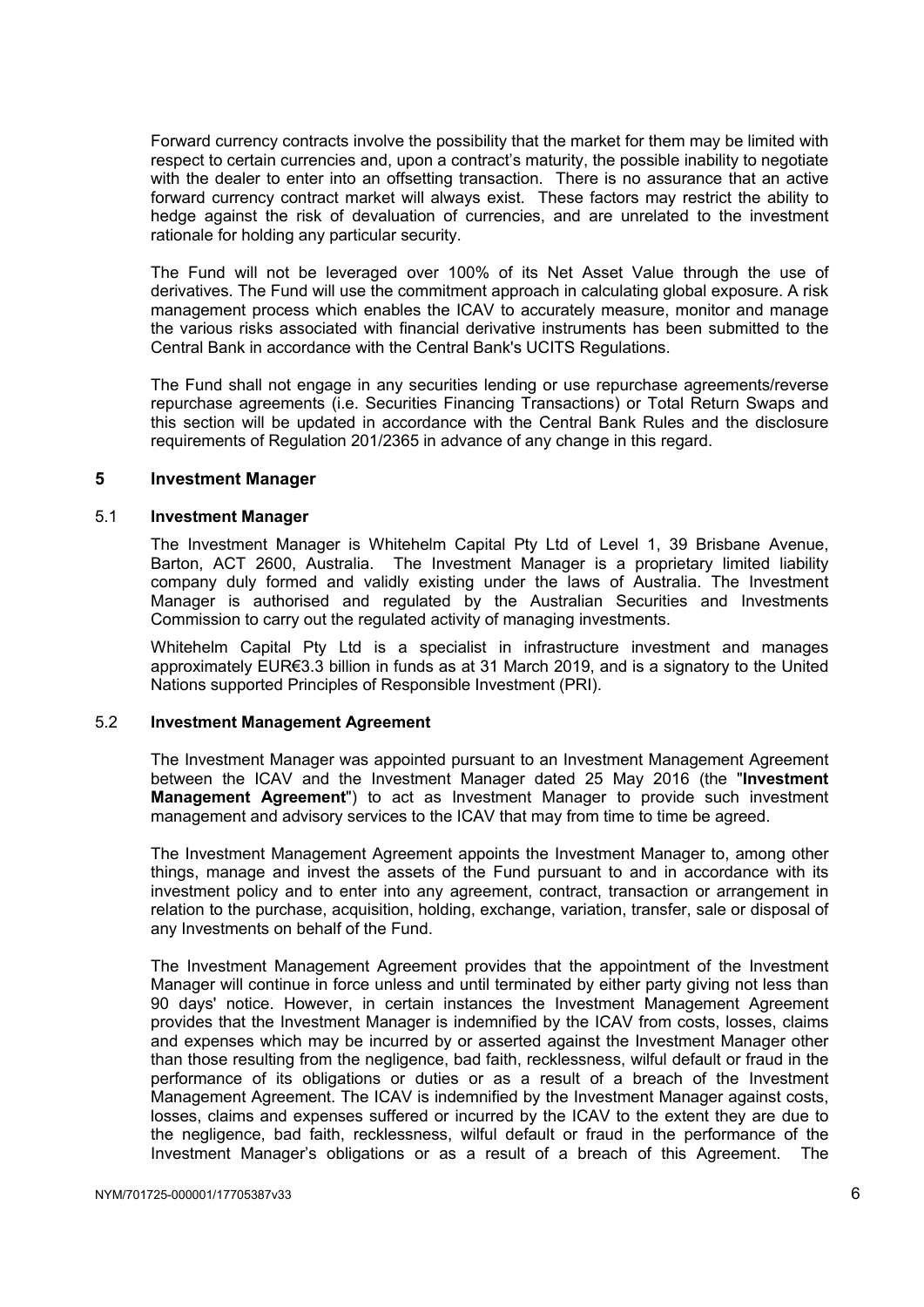Investment Manager will not otherwise be liable for any costs, losses, claims and expenses suffered or incurred by the ICAV.

## **6 Investment Restrictions**

Investors must note that the ICAV and the Fund adheres to the restrictions and requirements set out under the Regulations and the Central Bank's UCITS Regulations, as may be amended from time to time. These are set out in Appendix I to the Prospectus.

## **7 Risk Factors**

Investors should read and consider Appendix III to the Prospectus (entitled "**Risk Factors**") before investing in the Fund as well as the risks set out herein.

The risks described in the Prospectus and this Supplement should not be considered to be an exhaustive list of the risks which potential investors should consider before investing in the Fund. Potential investors should be aware that an investment in the Fund may be exposed to other risks from time to time.

## **Risks associated with Forward Currency Contracts**

Forward currency contracts involve the possibility that the market for them may be limited with respect to certain currencies and, upon a contract's maturity, the possible inability to negotiate with the dealer to enter into an offsetting transaction. There is no assurance that an active forward currency contract market will always exist nor that any foreign currency hedging will be effective.

## **Foreign Taxation**

With respect to certain countries, there is a possibility of expropriation, confiscatory taxation, imposition of withholding or other taxes on dividends, interest, capital gains or other income, limitations on the removal of cash or other assets of the Fund, political or social instability or diplomatic developments that could affect investments in those countries.

# **Foreign Taxation - Australian**

The Investment Manager Regime ("**IMAR**") rules are intended to prevent non-Australian fund entities from being exposed to Australian tax on gains from certain kinds of investments, including where the entity uses an Australian investment manager. Where an IMAR concession applies, for Australian tax purposes, any gains or returns on disposal of financial arrangements will be non-assessable non-exempt income and any outgoings or losses from financial arrangements will not be deductible (withholding tax may still apply to income such as dividends or interest on Australian investments).

This ensures that income or gains on foreign assets are not subjected to double-taxation in both the country in which they arise and also in Australia if an Australian investment manager is used.

The ICAV will be entitled to concessions under the IMAR regime in relation to the Fund's non-Australian investments on the basis the Investment Manager is treated as an independent Australian fund manager.

To qualify as an independent Australian fund manager, the Investment Manager must be an Australian resident that carries out investment management activities for the ICAV in the ordinary course of its business, receiving remuneration at an arm's length rate. Furthermore, one of the following must be satisfied: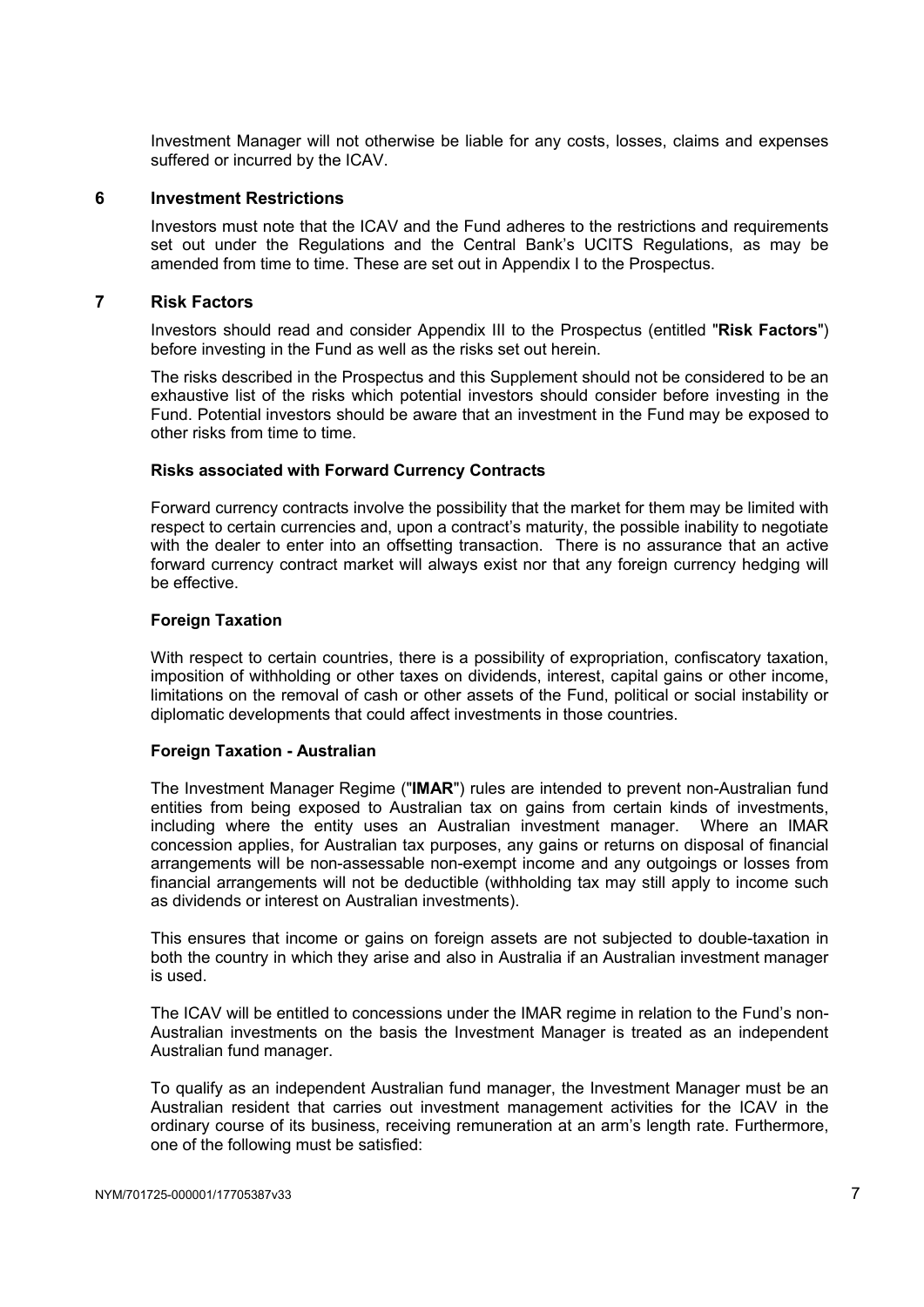- 70% or less of the Investment Manager's income for any income year must be received from the ICAV; or
- The ICAV must be an "IMAR widely held entity". That is, either no entity holds a 20% or greater interest in the ICAV, the sum of the total interests of more than 5 entities in the ICAV is 50% or more, or investment in the ICAV is being actively marketed to investors to satisfy one of these requirements.

It is expected that the Investment Manager's income from the ICAV will be less than 70% of its total income. Accordingly, the IMAR rules will apply to ensure that gains on disposal of non-Australian assets of the Fund are not subject to Australian income tax unless a greater than 10% direct interest in an Australian financial instrument is held (or Australian land is directly held).

# **Risks Associated with Infrastructure Investments**

As the majority of the Fund's holdings will be listed securities in the core infrastructure sector, it is subject to greater concentration risk, and may be subject to greater volatility, than a more diversified fund.

Relative to other sectors, infrastructure and utility sector stocks are subject to additional risks which may negatively impact investor returns. Some of these risks are:

- Infrastructure and utility companies typically carry a higher level of debt than other sectors, and so may subject to a higher level of risk associated with the cost and availability of credit.
- Infrastructure and utility stock prices generally display greater sensitivity to changes in interest rates than other sectors.
- Infrastructure and utility companies are typically subject to a higher level of direct government regulation than other sectors, and may be subject to the risk of adverse regulatory changes. These may relate to market structure, allowed rates of return, revenues, cost recognition and capital expenditure.
- Infrastructure and utility companies often have interests in assets with large physical footprints, and may face additional risks around environmental and other land use regulations.
- Infrastructure and utility companies supplying essential services may be at greater risk of political action, industrial action, and terrorist acts.
- Infrastructure and utility companies may have interests in a single asset, or single end market or counterparty, and face the risk of greater adverse impacts from operational disruption or counterparty failure.

# **8 Profile of a Typical Investor**

The Fund is intended to be suitable for investors who are looking to invest for at least five years, while seeking moderate to high levels of return and are comfortable with the possibility of experiencing periods of negative returns.

# **9 Key Information for Buying and Selling Shares**

The, Initial Offer Period, Initial Issue Price, minimum initial subscription amounts, minimum subsequent subscription and redemption amounts and the minimum holding amounts for the Shares are as set out in the table below: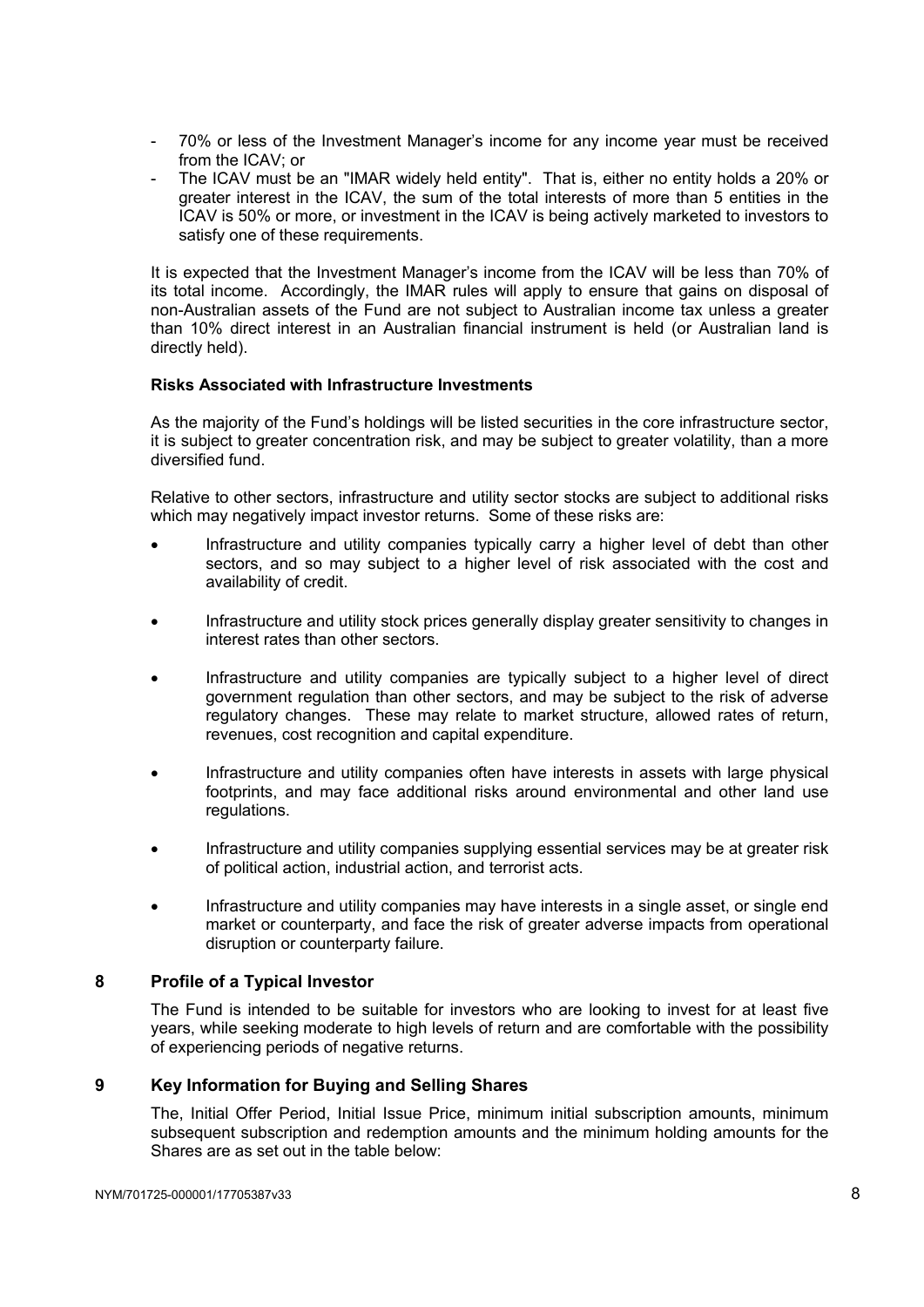| <b>Share Class</b>                        | <b>Initial Offer</b><br>Period*                                                                                                                                                                | <b>Initial</b><br><b>Issue</b><br><b>Price</b> | <b>Class</b><br><b>Currency</b> | <b>Minimum Initial</b><br><b>Subscription</b><br><b>Amount</b> | <b>Minimum</b><br><b>Subsequent</b><br><b>Subscription</b><br>and<br><b>Redemption</b><br><b>Amount</b> | <b>Minimum</b><br><b>Holding</b><br><b>Amount</b> |
|-------------------------------------------|------------------------------------------------------------------------------------------------------------------------------------------------------------------------------------------------|------------------------------------------------|---------------------------------|----------------------------------------------------------------|---------------------------------------------------------------------------------------------------------|---------------------------------------------------|
| Class A USD<br>Accumulation<br>(Hedged)   | 9.00am (Irish<br>time) on 18<br>June 2019 to<br>5.00pm (Irish<br>time) on 18<br>December<br>2019<br>subject to<br>subscriptions<br>for the Share<br>Class<br>reaching<br><b>USD</b><br>100,000 | <b>USD100</b>                                  | <b>USD</b>                      | USD10,000                                                      | USD1,000                                                                                                | USD10,000                                         |
| Class A USD<br>Accumulation<br>(Unhedged) | 9.00am (Irish<br>time) on 18<br>June 2019 to<br>5.00pm (Irish<br>time) on 18<br>December<br>2019<br>subject to<br>subscriptions<br>for the Share<br>Class<br>reaching<br><b>USD</b><br>100,000 | <b>USD100</b>                                  | <b>USD</b>                      | USD10,000                                                      | <b>USD1,000</b>                                                                                         | USD10,000                                         |
| Class A USD<br>Income<br>(Hedged)         | 9.00am (Irish<br>time) on 18<br>June 2019 to<br>5.00pm (Irish<br>time) on 18<br>December<br>2019<br>subject to<br>subscriptions<br>for the Share<br>Class                                      | <b>USD100</b>                                  | <b>USD</b>                      | USD10,000                                                      | USD1,000                                                                                                | USD10,000                                         |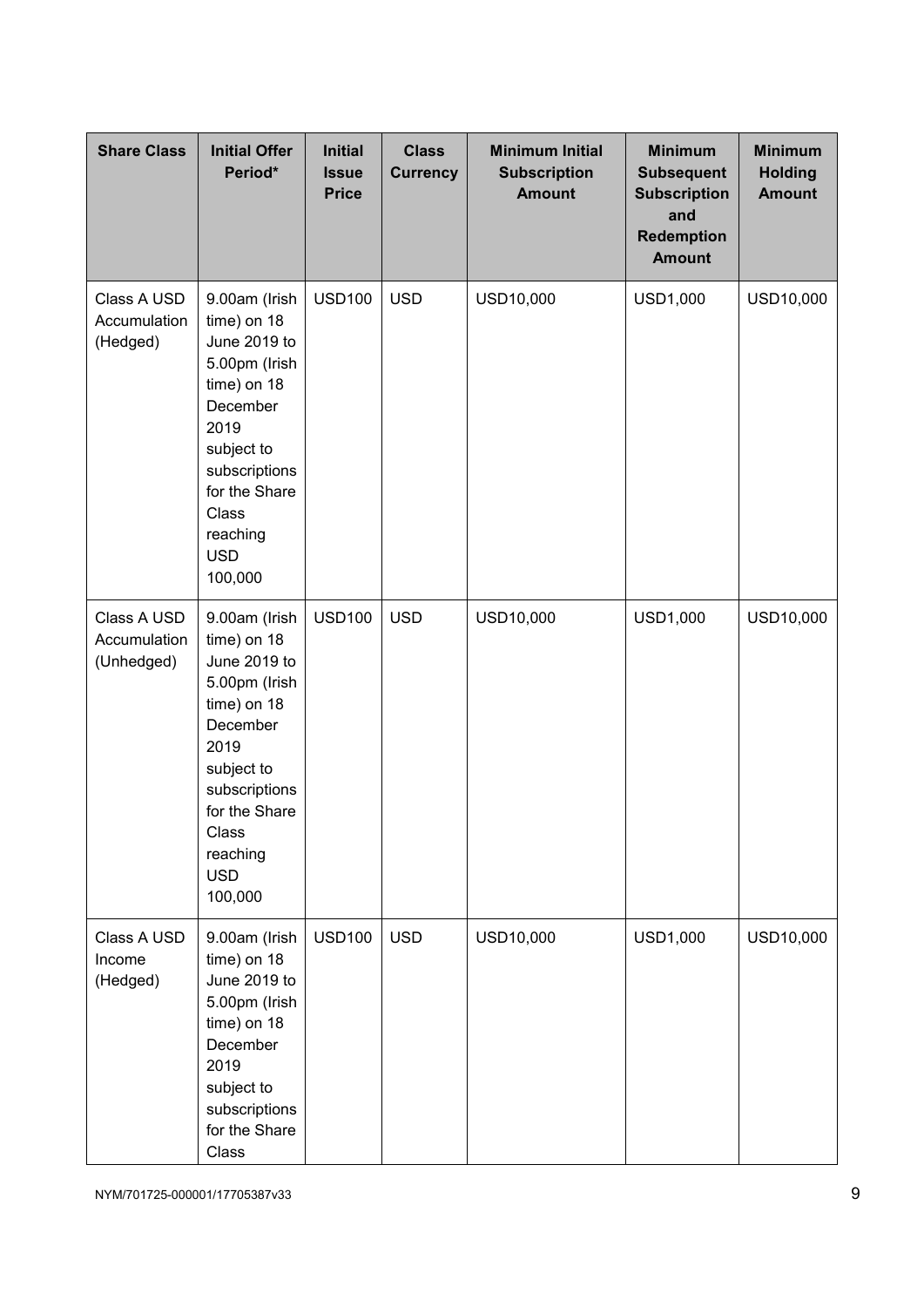| <b>Share Class</b>                        | <b>Initial Offer</b><br>Period*                                                                                                                                                                | <b>Initial</b><br><b>Issue</b><br><b>Price</b> | <b>Class</b><br><b>Currency</b> | <b>Minimum Initial</b><br><b>Subscription</b><br><b>Amount</b> | <b>Minimum</b><br><b>Subsequent</b><br><b>Subscription</b><br>and<br><b>Redemption</b><br><b>Amount</b> | <b>Minimum</b><br><b>Holding</b><br><b>Amount</b> |
|-------------------------------------------|------------------------------------------------------------------------------------------------------------------------------------------------------------------------------------------------|------------------------------------------------|---------------------------------|----------------------------------------------------------------|---------------------------------------------------------------------------------------------------------|---------------------------------------------------|
|                                           | reaching<br><b>USD</b><br>100,000                                                                                                                                                              |                                                |                                 |                                                                |                                                                                                         |                                                   |
| Class A USD<br>Income<br>(Unhedged)       | The Initial<br><b>Offer Period</b><br>is now<br>closed and<br>the Shares<br>are available<br>at the Net<br><b>Asset Value</b><br>per Share on<br>each Dealing<br>Day.                          | N/A                                            | <b>USD</b>                      | USD10,000                                                      | <b>USD1,000</b>                                                                                         | USD10,000                                         |
| Class R EUR<br>Accumulation<br>(Unhedged) | 9.00am (Irish<br>time) on 18<br>June 2019 to<br>5.00pm (Irish<br>time) on 18<br>December<br>2019<br>subject to<br>subscriptions<br>for the Share<br>Class<br>reaching<br><b>EUR</b><br>100,000 | <b>EUR100</b>                                  | <b>EUR</b>                      | EUR10,000                                                      | EUR1,000                                                                                                | EUR10,000                                         |
| Class A EUR<br>Accumulation<br>(Hedged)   | 9.00am (Irish<br>time) on 18<br>June 2019 to<br>5.00pm (Irish<br>time) on 18<br>December<br>2019<br>subject to<br>subscriptions<br>for the Share                                               | <b>EUR100</b>                                  | <b>EUR</b>                      | EUR125,000                                                     | EUR1,000                                                                                                | EUR10,000                                         |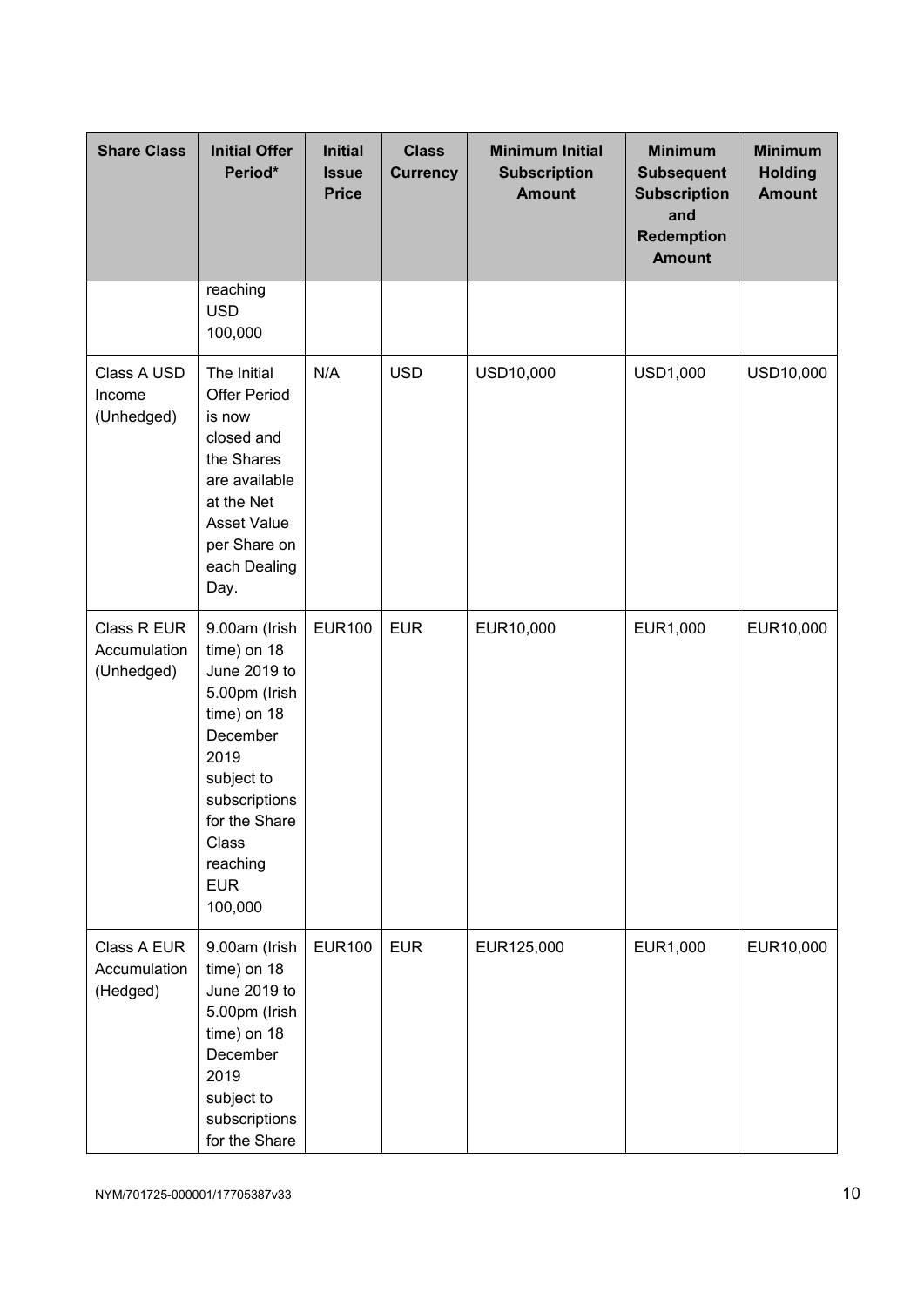| <b>Share Class</b>                        | <b>Initial Offer</b><br>Period*                                                                                                                                       | <b>Initial</b><br><b>Issue</b><br><b>Price</b> | <b>Class</b><br><b>Currency</b> | <b>Minimum Initial</b><br><b>Subscription</b><br><b>Amount</b> | <b>Minimum</b><br><b>Subsequent</b><br><b>Subscription</b><br>and<br><b>Redemption</b><br><b>Amount</b> | <b>Minimum</b><br><b>Holding</b><br><b>Amount</b> |
|-------------------------------------------|-----------------------------------------------------------------------------------------------------------------------------------------------------------------------|------------------------------------------------|---------------------------------|----------------------------------------------------------------|---------------------------------------------------------------------------------------------------------|---------------------------------------------------|
|                                           | Class<br>reaching<br><b>EUR</b><br>100,000                                                                                                                            |                                                |                                 |                                                                |                                                                                                         |                                                   |
| Class A EUR<br>Accumulation<br>(Unhedged) | The Initial<br><b>Offer Period</b><br>is now<br>closed and<br>the Shares<br>are available<br>at the Net<br><b>Asset Value</b><br>per Share on<br>each Dealing<br>Day. | <b>EUR100</b>                                  | <b>EUR</b>                      | EUR125,000                                                     | EUR1,000                                                                                                | EUR10,000                                         |
| Class A EUR<br>Income<br>(Hedged)         | The Initial<br><b>Offer Period</b><br>is now<br>closed and<br>the Shares<br>are available<br>at the Net<br><b>Asset Value</b><br>per Share on<br>each Dealing<br>Day. | <b>EUR100</b>                                  | <b>EUR</b>                      | EUR125,000                                                     | EUR1,000                                                                                                | EUR10,000                                         |
| Class A EUR<br>Income<br>(Unhedged)       | 9.00am (Irish<br>time) on 18<br>June 2019 to<br>5.00pm (Irish<br>time) on 18<br>December<br>2019<br>subject to<br>subscriptions<br>for the Share<br>Class<br>reaching | <b>EUR100</b>                                  | <b>EUR</b>                      | EUR125,000                                                     | EUR1,000                                                                                                | EUR10,000                                         |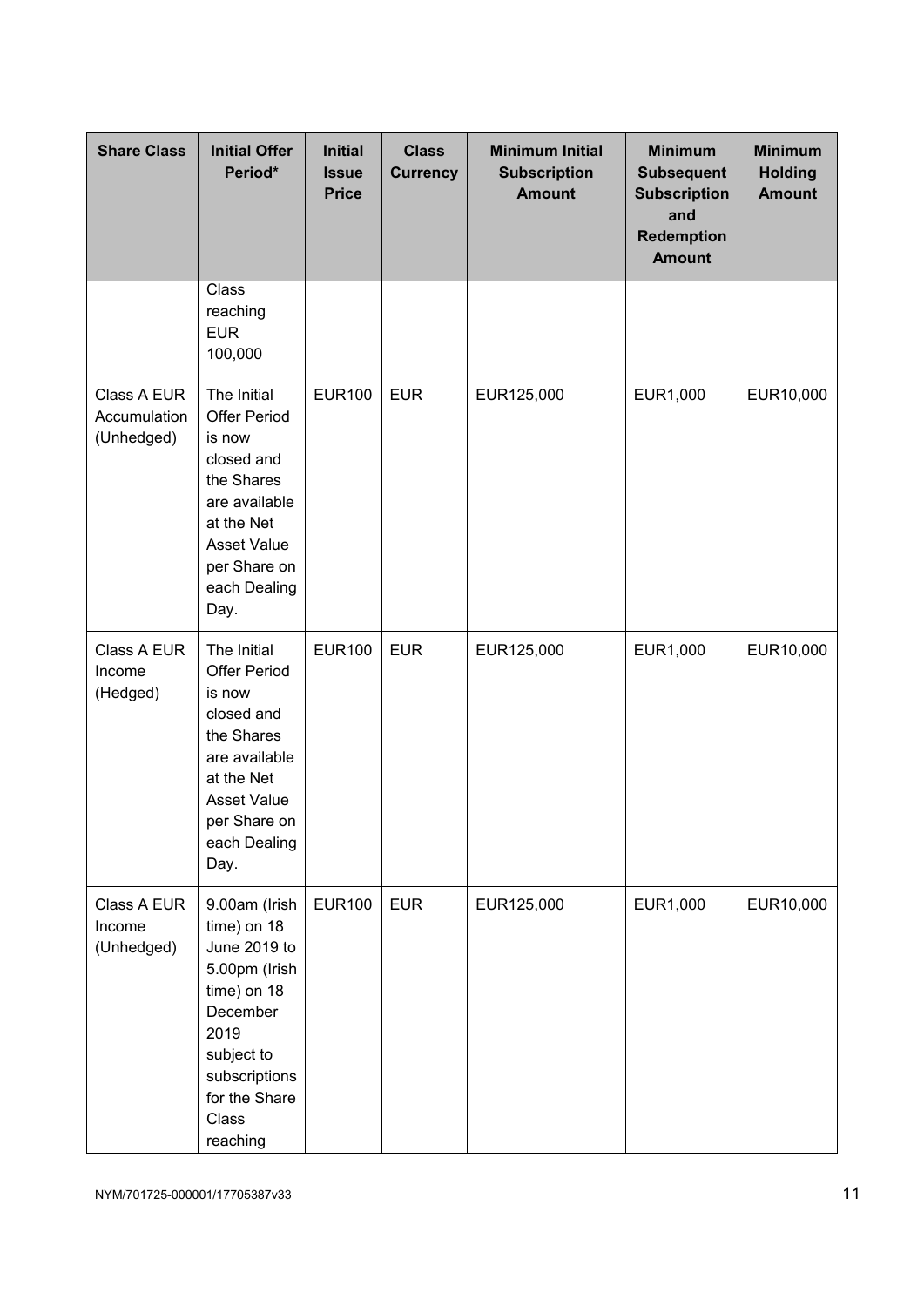| <b>Share Class</b>                        | <b>Initial Offer</b><br>Period*                                                                                                                                                                | <b>Initial</b><br><b>Issue</b><br><b>Price</b> | <b>Class</b><br><b>Currency</b> | <b>Minimum Initial</b><br><b>Subscription</b><br><b>Amount</b> | <b>Minimum</b><br><b>Subsequent</b><br><b>Subscription</b><br>and<br><b>Redemption</b><br><b>Amount</b> | <b>Minimum</b><br><b>Holding</b><br><b>Amount</b> |
|-------------------------------------------|------------------------------------------------------------------------------------------------------------------------------------------------------------------------------------------------|------------------------------------------------|---------------------------------|----------------------------------------------------------------|---------------------------------------------------------------------------------------------------------|---------------------------------------------------|
|                                           | <b>EUR</b><br>100,000                                                                                                                                                                          |                                                |                                 |                                                                |                                                                                                         |                                                   |
| Class A GBP<br>Accumulation<br>(Hedged)   | 9.00am (Irish<br>time) on 18<br>June 2019 to<br>5.00pm (Irish<br>time) on 18<br>December<br>2019<br>subject to<br>subscriptions<br>for the Share<br>Class<br>reaching<br><b>GBP</b><br>100,000 | <b>GBP100</b>                                  | <b>GBP</b>                      | GBP125,000                                                     | GBP1,000                                                                                                | GBP10,000                                         |
| Class A GBP<br>Accumulation<br>(Unhedged) | 9.00am (Irish<br>time) on 18<br>June 2019 to<br>5.00pm (Irish<br>time) on 18<br>December<br>2019<br>subject to<br>subscriptions<br>for the Share<br>Class<br>reaching<br><b>GBP</b><br>100,000 | <b>GBP100</b>                                  | <b>GBP</b>                      | GBP125,000                                                     | GBP1,000                                                                                                | GBP10,000                                         |
| Class A GBP<br>Income<br>(Hedged)         | 9.00am (Irish<br>time) on 18<br>June 2019 to<br>5.00pm (Irish<br>time) on 18<br>December<br>2019<br>subject to                                                                                 | GBP100                                         | <b>GBP</b>                      | GBP125,000                                                     | GBP1,000                                                                                                | GBP10,000                                         |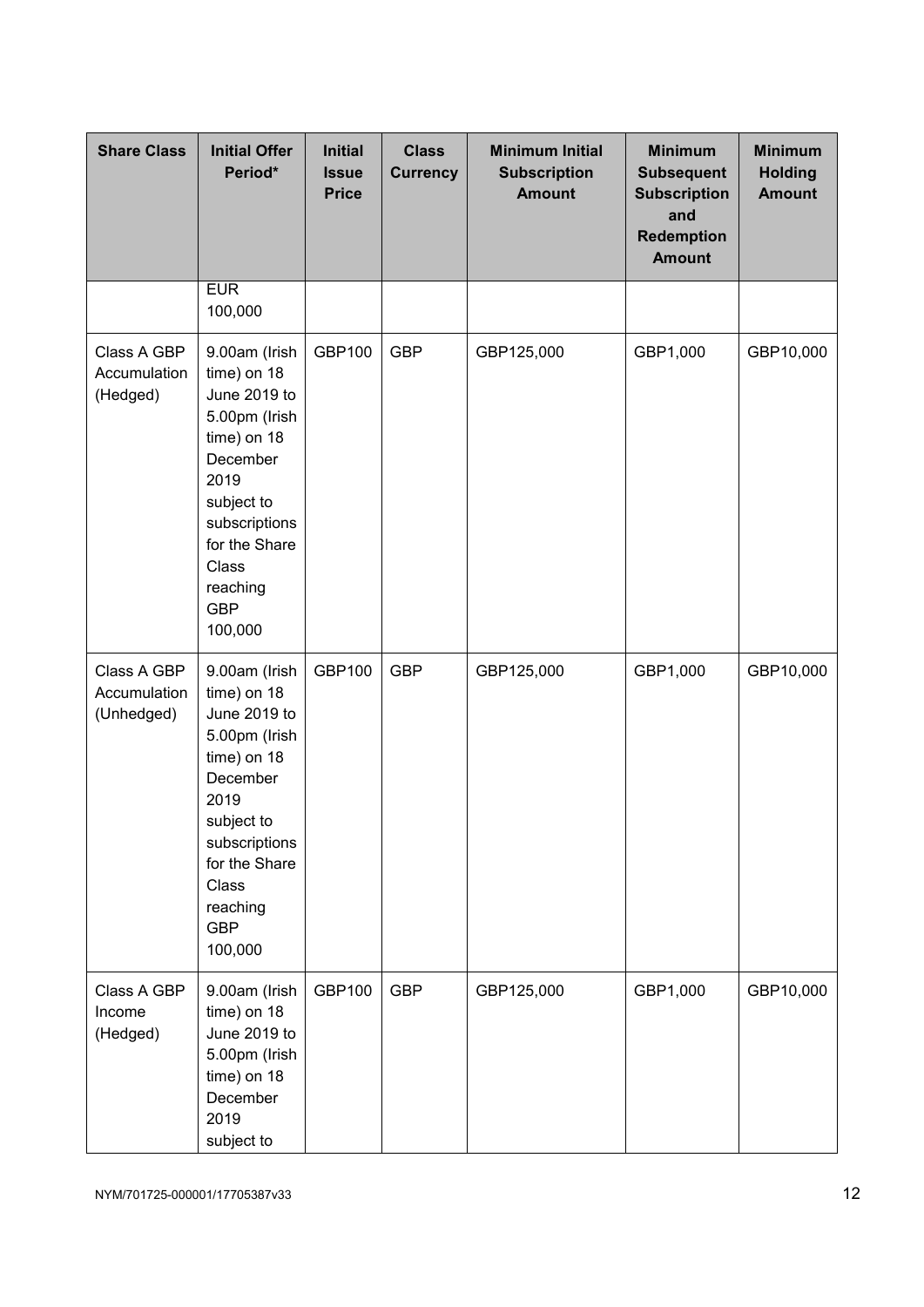| <b>Share Class</b>                  | <b>Initial Offer</b><br>Period*                                                                                                                                                                | <b>Initial</b><br><b>Issue</b><br><b>Price</b> | <b>Class</b><br><b>Currency</b> | <b>Minimum Initial</b><br><b>Subscription</b><br><b>Amount</b> | <b>Minimum</b><br><b>Subsequent</b><br><b>Subscription</b><br>and<br><b>Redemption</b><br><b>Amount</b> | <b>Minimum</b><br><b>Holding</b><br><b>Amount</b> |
|-------------------------------------|------------------------------------------------------------------------------------------------------------------------------------------------------------------------------------------------|------------------------------------------------|---------------------------------|----------------------------------------------------------------|---------------------------------------------------------------------------------------------------------|---------------------------------------------------|
|                                     | subscriptions<br>for the Share<br>Class<br>reaching<br><b>GBP</b><br>100,000                                                                                                                   |                                                |                                 |                                                                |                                                                                                         |                                                   |
| Class A GBP<br>Income<br>(Unhedged) | 9.00am (Irish<br>time) on 18<br>June 2019 to<br>5.00pm (Irish<br>time) on 18<br>December<br>2019<br>subject to<br>subscriptions<br>for the Share<br>Class<br>reaching<br><b>GBP</b><br>100,000 | GBP100                                         | <b>GBP</b>                      | GBP125,000                                                     | GBP1,000                                                                                                | GBP10,000                                         |
| Class X<br>Income USD<br>(Hedged)   | The Initial<br><b>Offer Period</b><br>is now<br>closed and<br>the Shares<br>are available<br>at the Net<br><b>Asset Value</b><br>per Share on<br>each Dealing<br>Day.                          | N/A                                            | <b>USD</b>                      | USD125,000                                                     | USD1,000                                                                                                | USD10,000                                         |

\*The Initial Offer Period may be shortened or extended by the Directors. The Central Bank will be notified in advance of any extension if subscriptions for Shares have been received and otherwise shall be notified subsequently, on an annual basis.

The Directors, or the Distributor as their delegate, may vary or waive the above minimum amounts from time to time either generally or in specific cases.

Applications received after the Dealing Deadline for the relevant Dealing Day shall be deemed to have been received by the next Dealing Deadline, save in exceptional circumstances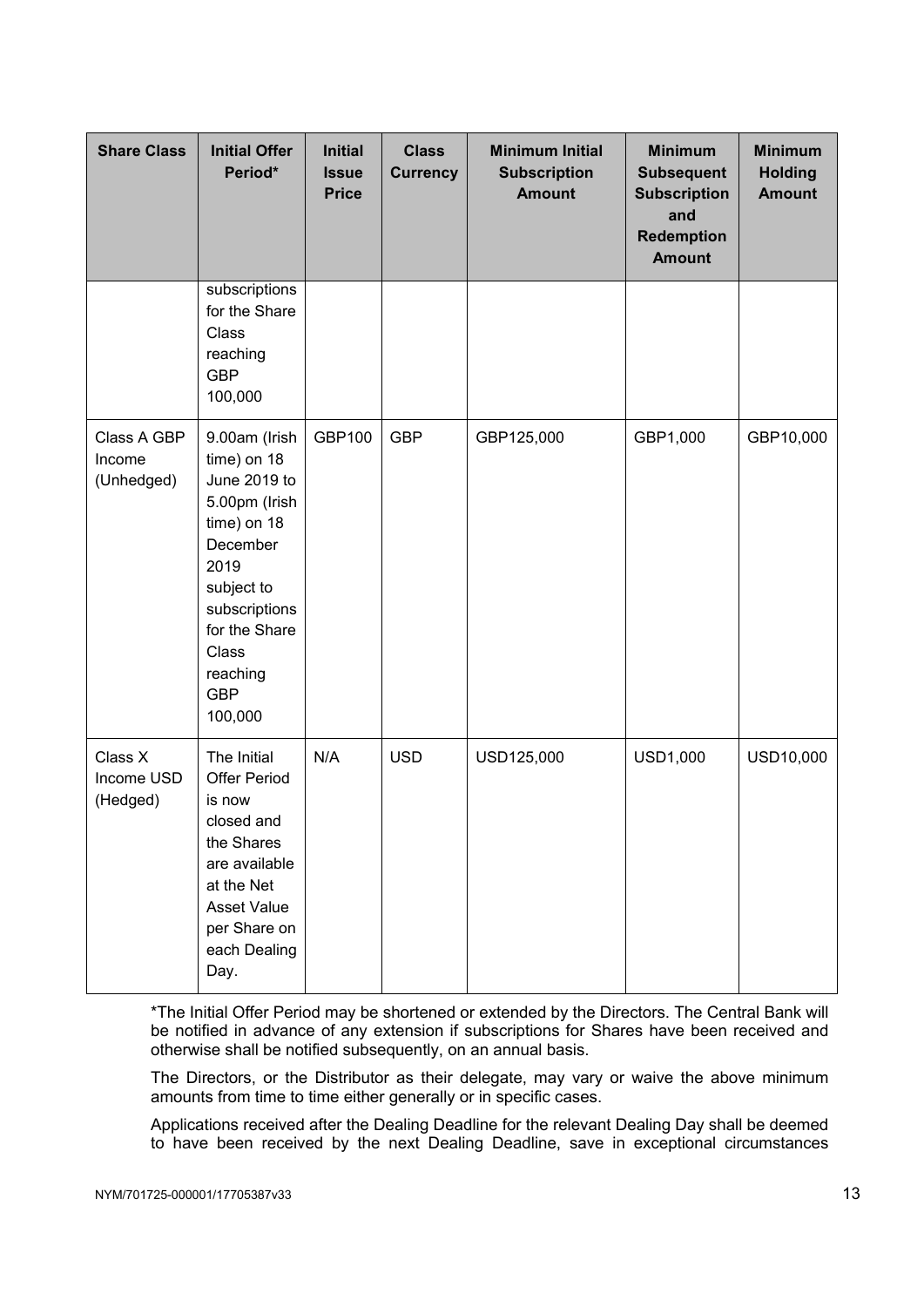where the Directors may in their absolute discretion (reasons to be documented) determine and provided the Applications are received before the Valuation Point for the relevant Dealing Day. Redemption requests received after the Dealing Deadline shall be treated as having been received by the following Dealing Deadline save in exceptional circumstances where the Directors may in their absolute discretion (reasons to be documented) determine and provided they are received before the Valuation Point for the relevant Dealing Day.

Subscription Settlement Date: Subscription monies should be paid to the account specified in the Application Form (or such other account specified by the Administrator) so as to be received in cleared funds by no later than 2:00pm (Irish time) on the third Business Day after the relevant Dealing Day, in cleared funds and in the designated currency of the Shares being purchased. If timely settlement is not made, the relevant allotment of Shares may be cancelled and an applicant may be required to compensate the Fund for any loss, costs or expenses incurred directly or indirectly in relation to such cancellation (a "**Loss**"). Any Losses will only be sought in good faith and on reasonable grounds. To the extent that the Fund suffers any negative performance between the Dealing Day and the day on which the relevant allotment of Shares were cancelled and where the Fund does not succeed in recovering such loss from the relevant applicant this may have a negative impact on the Net Asset Value of the Fund. If payment in full and/or a properly completed Application Form have not been received by the relevant times stipulated above, the application may be refused.

Redemption Settlement Date: Payment of Redemption Proceeds will normally be made by electronic transfer to the account of the redeeming Shareholder at the risk and expense of the Shareholder within two (2) Business Days of the relevant Dealing Day and, in all cases, will be paid within ten (10) Business Days of the Dealing Deadline for the relevant Dealing Day, provided that all the required documentation has been furnished to and received by the Administrator.

If outstanding redemption requests from Shareholders of the Fund on any Dealing Day total in aggregate 10% or more of the Net Asset Value of the Fund on such Dealing Day, the Directors shall be entitled at their discretion to refuse to redeem such number of Shares of the Fund on that Dealing Day in respect to the redemption requests which have been received in excess of 10% of the Net Asset Value of the Fund, as the Directors shall determine in their absolute discretion. If the Directors refuse to redeem Shares due to redemption requests exceeding the 10% threshold, the requests for redemption received on that Dealing Day shall be reduced rateably and the Shares to which each redemption request relates which are not redeemed shall be redeemed on each subsequent Dealing Day in such manner as the Directors consider appropriate taking into account the interests of the Shareholders as a whole, including the redeeming Shareholders, provided that the ICAV shall not, in any event, be obliged to redeem more than 10% of the Net Asset Value of the Fund outstanding on any Dealing Day. A Shareholder may withdraw his redemption request by notice in writing to the Administrator if the Directors exercise their discretion to refuse to redeem any Shares to which the request relates.

## **For additional information concerning redemptions and restrictions thereon, please consult "Share Dealings" in the Prospectus.**

# **10 Dividend Policy**

Subject to the discretion of the Directors, dividends (if any) in respect of Class A USD Income (Hedged) Shares, Class A USD Income (Unhedged) Shares, Class A EUR Income (Hedged) Shares, Class A EUR Income (Unhedged) Shares, Class A GBP Income (Hedged) Shares, Class A GBP Income (Unhedged) Shares and Class X Income USD (Hedged) Shares will be declared and paid on a semi-annual basis for periods ending June and December each year and be payable in July and January respectively. Any dividends shall be notified to relevant Shareholders. The dividends in respect of Class A USD Income (Hedged) Shares, Class A USD Income (Unhedged) Shares, Class A EUR Income (Hedged) Shares, Class A EUR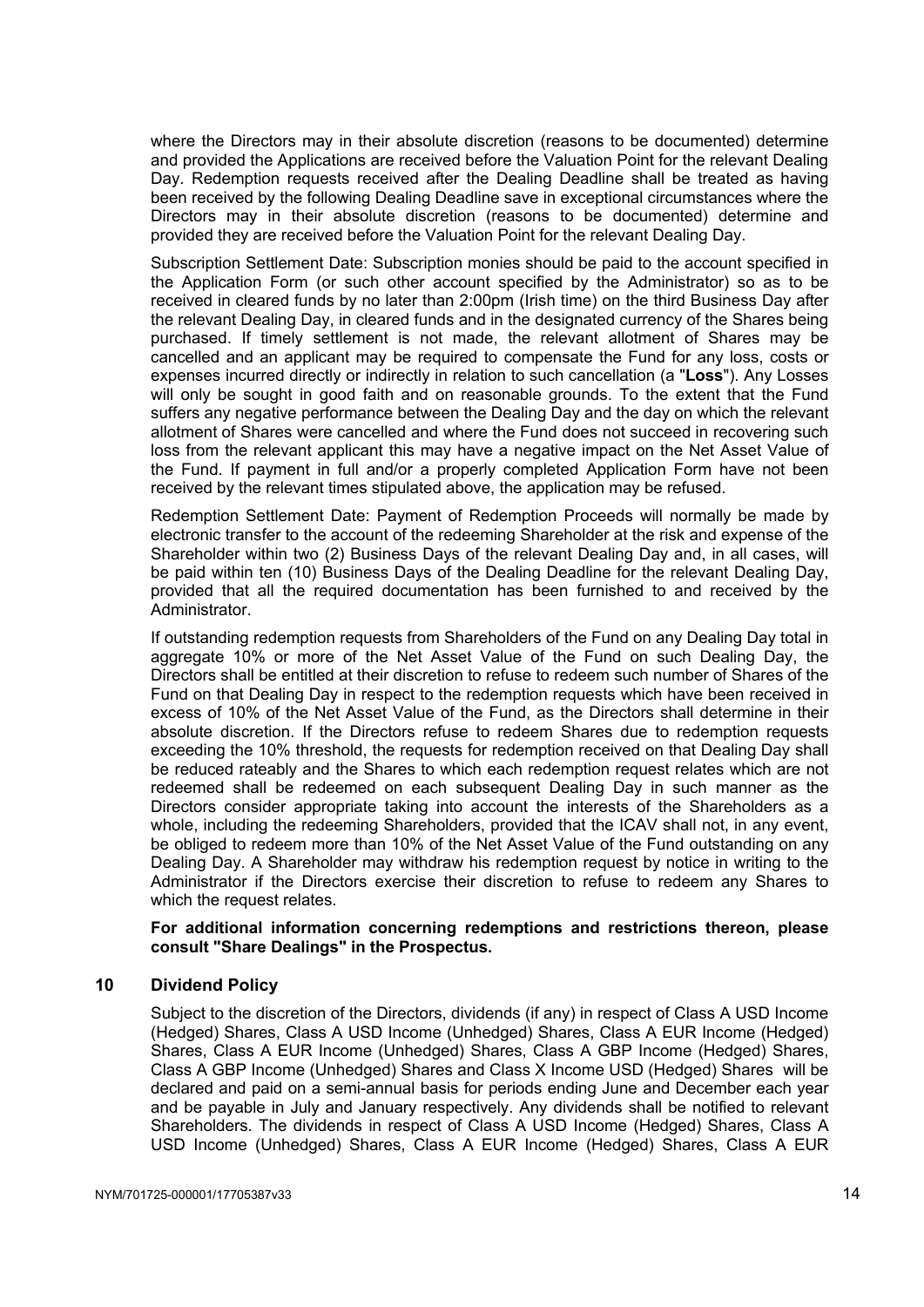Income (Unhedged) Shares, Class A GBP Income (Hedged) Shares, Class A GBP Income (Unhedged) Shares and Class X Income USD (Hedged) Shares will be declared out of the net income of the Fund. Shareholders will have the option to either receive the declared dividend (if any) or re-invest in the purchase of Shares of the relevant Class.

Payment will be paid by telegraphic transfer in the relevant currency to the Shareholder's account unless the payment is for an amount less than USD\$100 in which case such payment will be automatically reinvested in the purchase of Shares of the relevant Class for the account of the relevant Shareholder. The Directors reserve the right to change the dividend policy of the Fund to reflect changes that may occur from time to time in the taxation law.

It is not anticipated that Class A USD Accumulation (Hedged) Shares, Class A USD Accumulation (Unhedged) Shares, Class R EUR Accumulation (Unhedged) Shares, Class A EUR Accumulation (Hedged) Shares, Class A EUR Accumulation (Unhedged) Shares, Class A GBP Accumulation (Hedged) Shares and Class A GBP Accumulation (Unhedged) Shares will declare any dividends.

Any amendment to the dividend policy will be provided for in an updated supplement and Shareholders will be notified in advance.

# **11 Fees and Expenses**

The aggregate fees of the Investment Manager and the Distributor (inclusive of value added tax) (which shall accrue daily and be payable monthly in arrears) will not exceed the percentage per annum of the Net Asset Value of the Fund as set out in the table below:

| Name of Class                      | Fee (% p.a.) |
|------------------------------------|--------------|
| <b>Class A Shares</b>              | 0.75         |
| <b>Class R Shares</b>              | 1.25         |
| <b>Class X Income USD (Hedged)</b> | 0.30         |

The Platform Management Fee, which covers the administrative and operating costs of the Fund, is calculated and accrued daily and is payable monthly in arrears. The Platform Management Fee is set out below:

| Platform Management Fee (% of the Net Asset Value of the relevant class)                |       |          |  |  |  |  |  |
|-----------------------------------------------------------------------------------------|-------|----------|--|--|--|--|--|
| <b>Class A Shares</b><br><b>Class R Shares</b><br><b>Class X Income USD</b><br>(Hedged) |       |          |  |  |  |  |  |
| 0.15%                                                                                   | 0.15% | $0.10\%$ |  |  |  |  |  |

Details of the fees and charges included in the Platform Management Fee (including but not limited to the fees of the Administrator and Depositary) are set out in the Prospectus.

The Investment Manager or its affiliates will bear the excess of any such fees and charges above the Platform Management Fee specified above.

This section should be read in conjunction with the section entitled "**Fees and Expenses**" in the Prospectus.